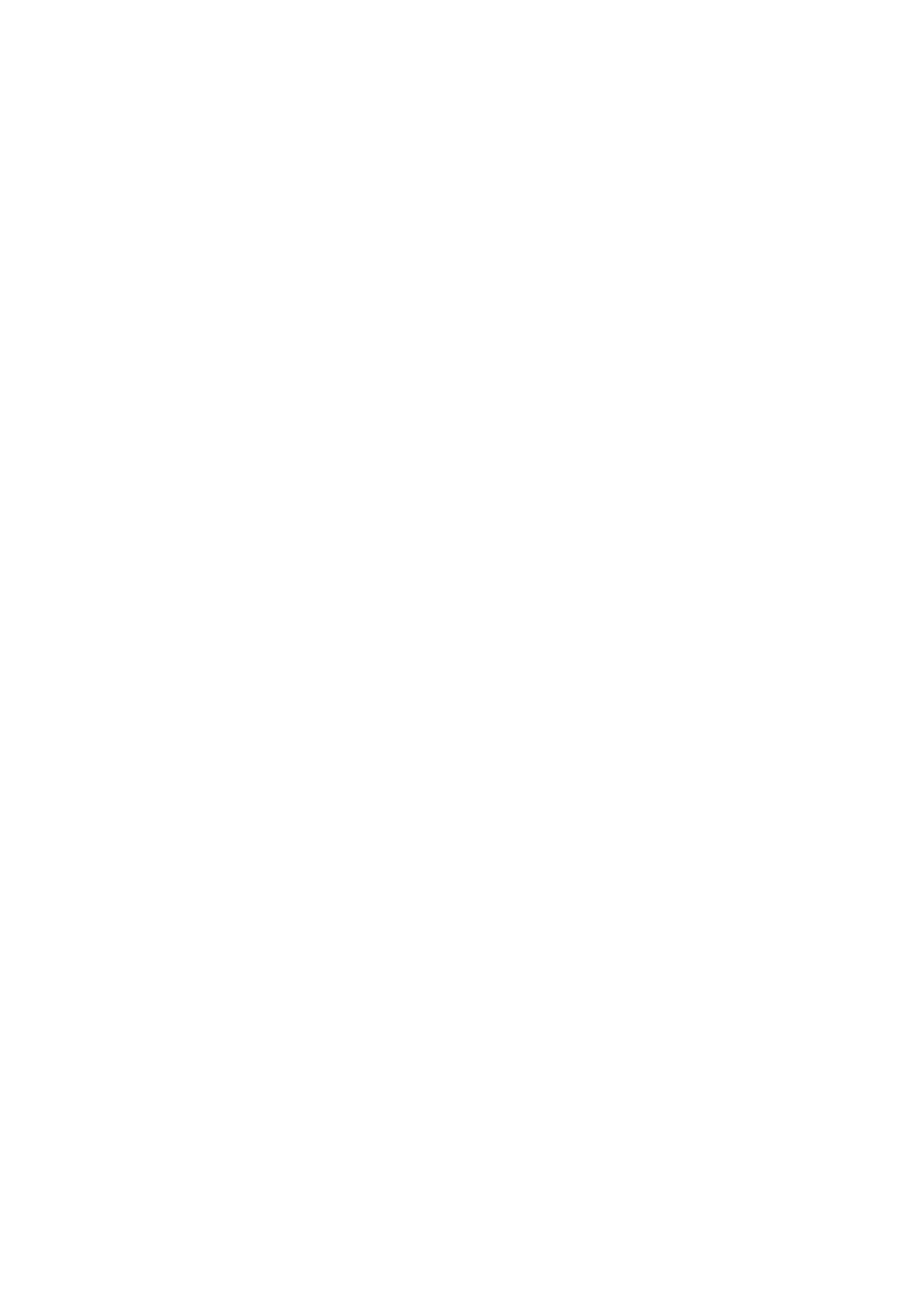#### **General Comments**

We support the overall objective of facilitating the 3R's (reducing, reusing and recycling materials) to maximize diversion and minimize residual waste. However the proposed regulatory changes, as currently drafted, do not adequately achieve this objective. There is no comprehensive waste management strategy that properly evaluates the waste stream and stresses each of the 3R's prior to making any disposal decisions. In the Ministry of the Environment (MOE) proposal there is an overemphasis on disposal and a weakening of government's oversight.

#### *No Comprehensive Waste Management Strategy*

The proposed regulatory reform is absent a clear overall waste management strategy. When asked, "Are you working from a strategic plan?" at the public information session held in Toronto, the response indicated that the direction for the MOE was to: facilitate waste diversion away from disposal and the better management of residual, streamline approval requirements for some recycling activities and encourage new technologies, and begin to discuss extended producer responsibility systems as potential for future regulation.

S I E R R A L E G A L D E F E N C E F U N D

Absent from the MOE's response to the question regarding their strategy is recognition of MOE's mandate to protecting the "quality of the natural environment so as to safeguard the ecosystem and human health." With respect to hazardous waste components, the emphasis needs to be on reductions at the source, pollution prevention and reduced use of toxic substances, not the facilitating the "recycling" of such wastes, a practice which can carry with it greater risks to the environment and public health and safety. MOE has the responsibility of ensuring that any proposed "streamlining" and "facilitating" of waste management does not infringe upon Ontarian's right to a healthful environment and is in line with MOE's mandate and Statement of Environmental Values (SEV).

The MOE's announced Waste Management Strategy on April 5, 2004 included three objectives: 60% waste diversion, improvements to environmental assessment and cooperation on environmental assessment with the federal government. On June 24, 2004, the Minister struck an Advisory Panel of experts to "look at approaches for improving the environmental assessment (EA) process for waste management facilities, transit and transportation projects, and clean energy facilities." The EA Advisory Panel Report and recommendations were submitted on March 15, 2005, and on April 4, 2005 the MOE released the report to the public, inviting comment until July 4,  $2005.<sup>2</sup>$  Notice was posted to the EBR Registry as "information" and thus the MOE is not required by law to consider the public's recommendations. MOE has not responded in a comprehensive way to the recommendations and public commentary. Announcements about waste management have been piecemeal: June 6, 2006 (proposed changes to EA without any details), June 9, 2006 (proposed regulation to require that Waste Diversion Ontario develop a waste diversion program for municipal hazardous or special waste) and September 10, 2006 (new recycling program for wine and spirit bottles) are the only public announcements we can find since the

<sup>&</sup>lt;sup>1</sup> Ministry of the Environmetn. June 24, 2004. News Release. <www.ene.gov.on.ca/envision/news/2004/062403.htm>.

<sup>&</sup>lt;sup>2</sup> Minister's Environmental Assessment Advisory Panel – Executive Group (EA Advisory Panel). Improving Environmental Assessment in Ontario: A Framework for Reform (March 2005). See EBR Registry Number XA04E0015 <www.ene.gov.on.ca/envregistry/023747ex.htm>.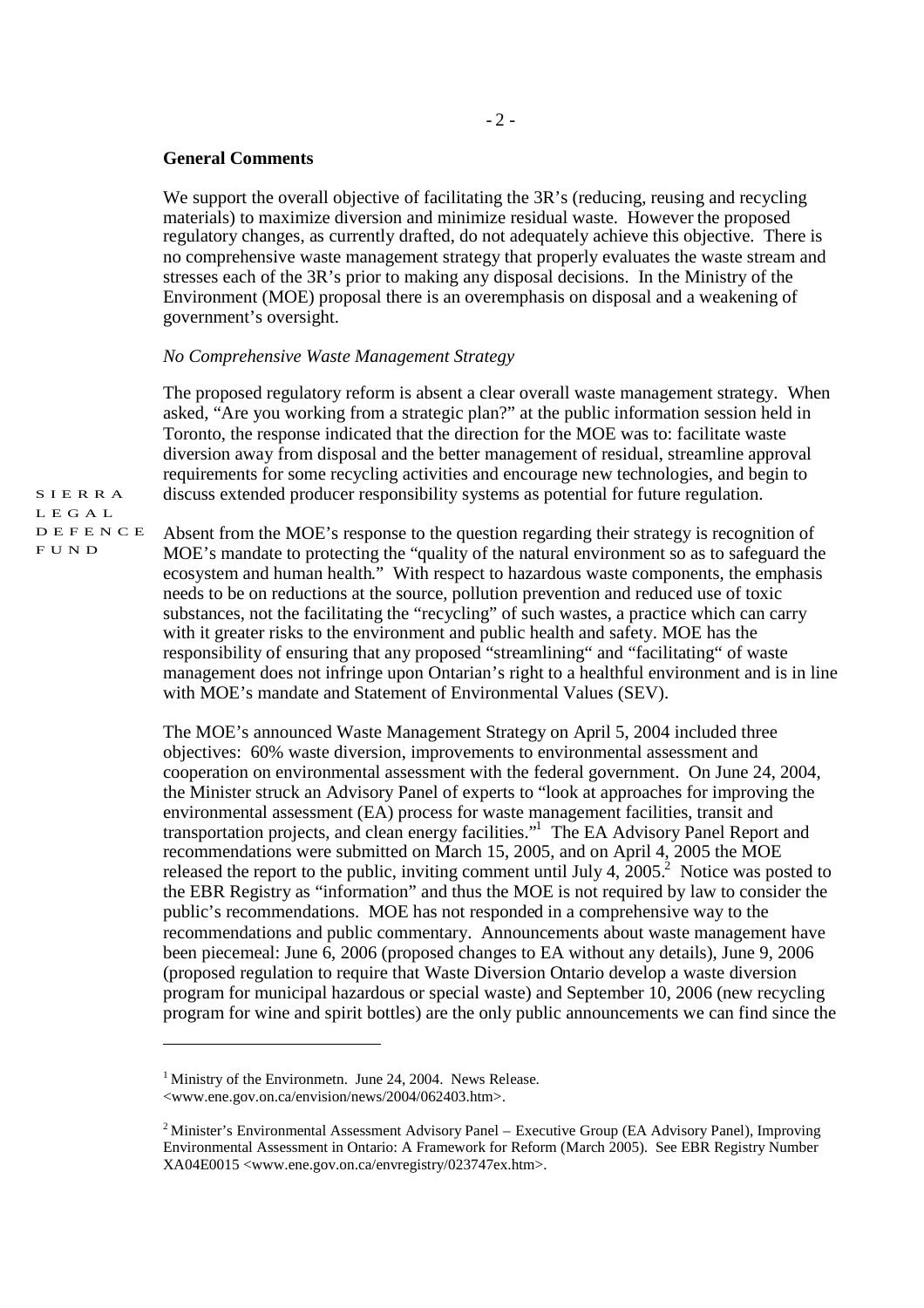close of public comment regarding the EA Advisory Panel Report. The announcement in 2004 and limited response to the EA Advisory Panel's recommendations are not a comprehensive response to the challenges of Ontario's current waste issues.

We do not have full information regarding the waste stream. We do not have a commitment to truly reducing and altering its composition prior to sorting out the disposal options. It is unclear how these waste management proposals are linked to *Waste Diversion Act, 2002*. Having some components proposed to be incorporated now, some anticipated in the future, and some just conceptual, does not meet the requirement for an overall, clear, comprehensive waste management strategy.

## **Recommendation 1: The Ministry of the Environment should develop an overall, clear, comprehensive waste management strategy, prior to implementing any waste management regulatory changes.**

#### S I E R R A *Overemphasis on Disposal*

L E G A L D E F E N C E F U N D

There should be a focus on the reduction, reusing and recycling of waste materials before any consideration of disposal (landfill or incineration/thermal degradation). Their SEV commits the MOE to encouraging the use of the 3R's – reduction, reuse and recycling to divert materials from disposal. Without a comprehensive waste management strategy, it is unknown what efforts are being aimed at *reduction*. In 2002, Canada was producing 860 kilograms per capita of non-hazardous waste from households and industrial, commercial and institutional (IC&I) sources (excluding construction and demolition wastes).<sup>3</sup> In 2005, the Ministry of the Environment estimates that 13.3 million tonnes of waste were generated by municipalities and IC&I sources.<sup>4</sup> These numbers are staggering. Serious effort needs to be focussed on reducing the amount of waste generated.

Incineration and thermal degradation (with or without claims regarding energy recovery) are not diversion nor recovery, but disposal. The use of terms such as "energy from waste" and "diversion" to describe incineration and thermal degradation confuses the public. It should be made clear that incineration and thermal degradation are methods of waste disposal.

**Recommendation 2: The Ministry of the Environment should, as part of the development of a comprehensive waste management strategy (see Recommendation 1), set equal priority on** *reduction* **of wastes generated in order to divert materials from disposal, as is the case for reuse and recycling.** 

<sup>3</sup> Organisation for Economic Co-operation and Development (OECD). 2006. *OECD Factbook 2006 – Economic, Environmental and Social Statistics.* <www.sorceoecd.org/factbook>.

<sup>&</sup>lt;sup>4</sup> Ministry of the Environment. August 31, 2006. How Ontario Manages its Waste: The Basic Facts and Figures. <www.ene.gov.on.ca/envision/news/2006/083101.htm>.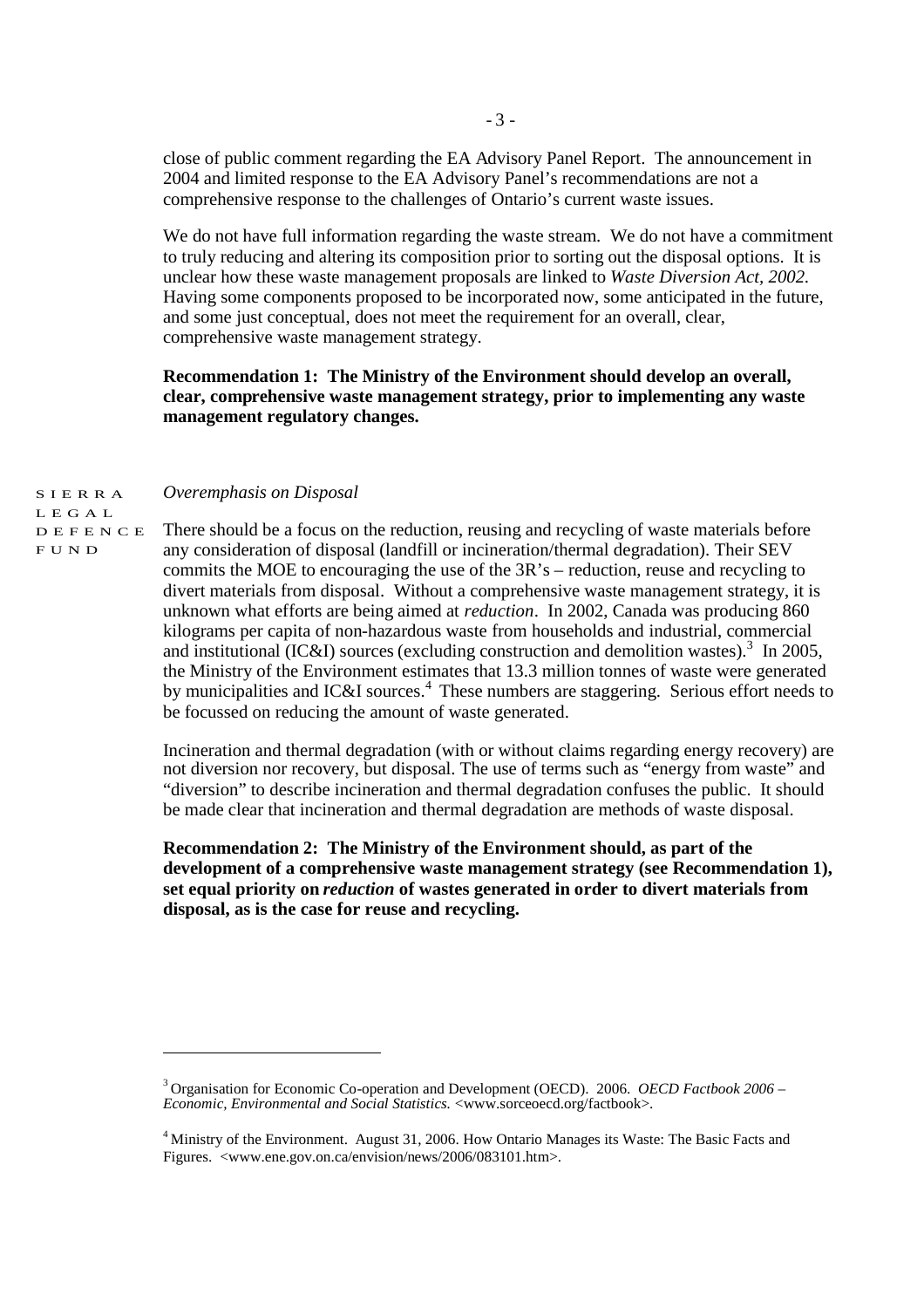#### *Weakening of Government's Oversight*

It is not clear that there is a need for "fast tracking" particular projects. Proper environmental assessment requires that there be a demonstrated need for any particular project. Full environmental assessment also requires consideration of the alternatives to the proposed project. "Scoped" environmental assessments are unacceptable. These amendments (and those anticipated) are not consistent with the recommendations of the EA Advisory Panel Report.

The proposed regulatory amendments will weaken the government's oversight of recycling activities while promoting the burning and/or thermal degradation of municipal waste by exempting proposed "pilot" projects from an environmental assessment or hearing for a period of up to five years. A public review such as environmental assessment is essential to address such issues as a project's need, alternatives and environmental impact.

S I E R R A L E G A L D E F E N C E F U N D

The EBR Registry notice states that the regulatory amendments will "facilitate efforts of municipalities, waste generators and waste managers to divert more wastes from disposal and to better manage residual waste." In our opinion by "facilitate" the MOE means remove regulatory oversights such as certificates of approval (e.g. for intermediate recycling sites and "beneficial use" of asphalt, glass and shingles) and public review processes like environmental hearings and assessments (e.g. pilot project incinerators/thermal degradation units). Exemptions from public review processes are contrary to the MOE's SEV in which the MOE claims it "is committed to public participation and will foster an open and consultative process in the implementation of the SEV." 5

**Recommendation 3: The Ministry of the Environment should ensure adequate regulatory oversight and public review processes in any waste management regulatory changes, consistent with MOE's Statement of Environmental Values.** 

<sup>&</sup>lt;sup>5</sup> Ministry of the Environment. Statement of Environmental Values. <www.ene.gov.on.ca/envision/env\_reg/ebr/english/SEVs/moe.htm>.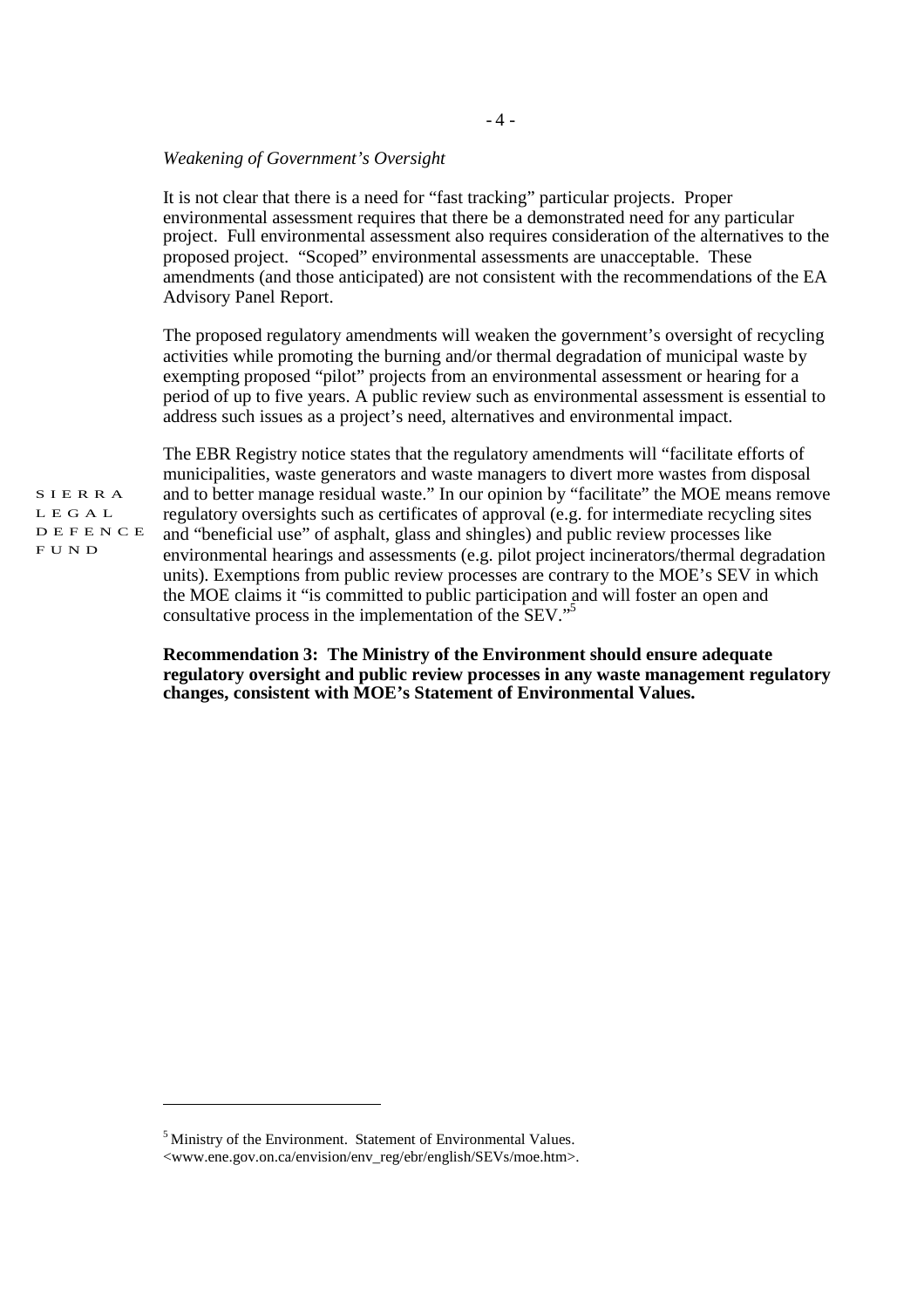## **Specific Comments**

The EBR Registry notice breaks up the activities proposed as part of the regulatory amendments to the *Environmental Protection Act* (EPA) and the *Environmental Assessment Act* (EAA) into six components. In the remainder of our submission, we have analysed the governments stated objectives and our concerns within each of these components.

## **1) Waste Biomass Used to Produce Ethanol and Biodiesel**

#### *Government Proposal*

The government indicates that the proposals regarding ethanol and biodiesel are intended to remove the waste approval requirements, but not other environmental permitting requirements (such as the requirement for a certificate of approval for discharge to air under the *EPA*). Ethanol and biodiesel are renewable sources of energy and are considered to be better than non-renewable sources of energy. Ethanol can be made from both waste and non-waste material. Waste biomass is indicated as including agricultural residues, waste from forestry operations and food processing wastes. In is suggested that the production of energy from waste biomass will have a neutral impact on greenhouse gas emissions.

#### *Our Analysis*

As with the following section on use of woodwaste as alternative fuel, much more thought must be given to the definitions of the waste materials (proposed amendments to Section 1(3) of Regulation 347). In particular, the definitions of waste biomass as it pertains to "(a) waste from harvesting or processing agricultural products or forestry products" and the definition of "(f) woodwaste" are inadequate.

It is unclear how sections  $1(3)(a)$  and  $1(3)(f)$  relate to each other. Is woodwaste different from waste from harvesting forest products, or is it other waste such as waste produced at the mill, if so it should be explained. Furthermore how is it waste and thus not appropriate for use in the manufacturing of other forest products?

From an ecological perspective, there is no woodwaste in a harvesting operation; as noted below forest biomass that is left behind after a forestry operation serves important biological and ecological functions. If the amended definition intends to capture the waste from milling and processing purposes explicitly, it should state so explicitly.

## **Recommendation 4: The Ministry of the Environment should propose a clear definition of woodwaste, which should be put forward for public comment prior to finalizing any waste management regulatory changes.**

We are very concerned about the proposed use of waste biomass from the forest harvesting operations. The "disposal" of biomass within the cut areas is important for returning nutrients to the soil, providing micro-sites for regeneration and providing horizontal habitat structure for wildlife after tree harvesting.

## **Recommendation 5: The Ministry of the Environment should amend the definition of waste materials to** *exclude* **biomass from forest harvesting activities.**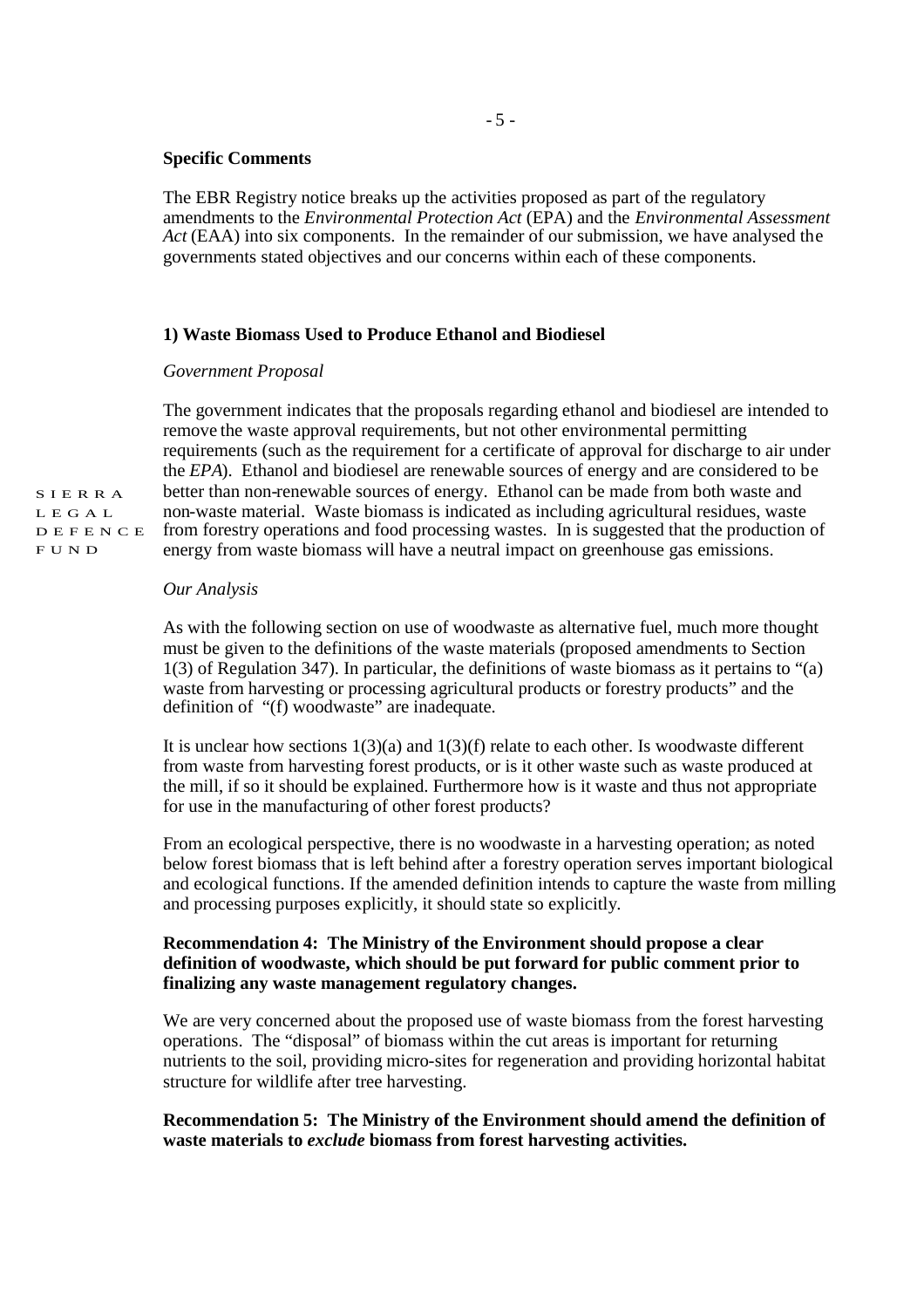## **2) Use of Woodwaste as Alternative Fuel**

#### *Government Proposal*

There is currently an exemption for woodwaste fuel, whereby sites that combust up to 100 tonnes per day are exempt from waste approval requirements under EPA. The government proposes to remove the maximum limit on combustion from the exemption. The government intends to keep the 500  $\text{m}^3$ /day limit on storage of woodwaste. All other approvals (such as a certificate of approval for air emissions) remain. And, if the facilities are using woodwaste as fuel to produce electricity, these sites would continue to be subject to Regulation 116/01 under the *Environmental Assessment Act*.

#### *Our Analysis*

The proposal to remove the maximum limit of 100 tonnes per day on the exemption from waste regulatory approval of a woodwaste combustor site is problematic. In our opinion more wood and woody debris needs to be left on cutovers and clearcuts for forest regeneration and habitat reasons. We believe the exemption will lead to more scavenging of forest biomass for use as fuel and thus reductions in valuable nutrients and structural diversity left on cutovers. Ontario's silvicultural guides for forest management recognize the important role of downed woody debris and encourages that both fine and coarse woody debris remain on the cutovers, particularly on sites sensitive to nutrient loss. According to the Ontario's *Forest Management Guide for Natural Disturbance Pattern Emulation*  published by the Ministry of Natural Resources the provision of downed wood debris is important to "return nutrients to the soil, provide micro-sites for regeneration and to provide horizontal habitat structure for wildlife after harvest."

We do not support the removal of the 100 tonne per day limit on exemptions for woodwaste combustor sites and we recommend that use of wood as fuel be limited to woodwaste from mills and not woodwaste from cutovers or forest management operations until a clear policy is developed on the use of forest biomass, as described further below. We also recommend that all woodwaste should first be assessed for possible use in the production of other wood or forest based products before being utilized as a fuel.

These policy amendments of the MOE cannot proceed in a silo; while not clearly stated, there is a question raised by the EBR Registry notice and the proposed regulatory amendment as to whether the Government's interest is in facilitating the utilization of woodwaste as an alternative fuel, or the use of forest biomass much more broadly. There are strong and well grounded concerns in the environmental community and the broader public with respect to the latter proposition. Throughout northern Ontario there are impending wood supply shortages (albeit these shortages will be felt more sharply in some species groups than others). At the same time, there is a trend of forest industry consolidation with accompanying mill closures. Of considerable concern to the forest dependent communities of the region and to the environmental community are the potential consequences of introducing and/or increasing new demands for forest fibre, such as could flow from the promotion of "woodwaste" as an alternative fuel.

As indicated above in Recommendation 4, a clear definition of woodwaste should be put forward for public comment prior to finalizing any regulatory amendments.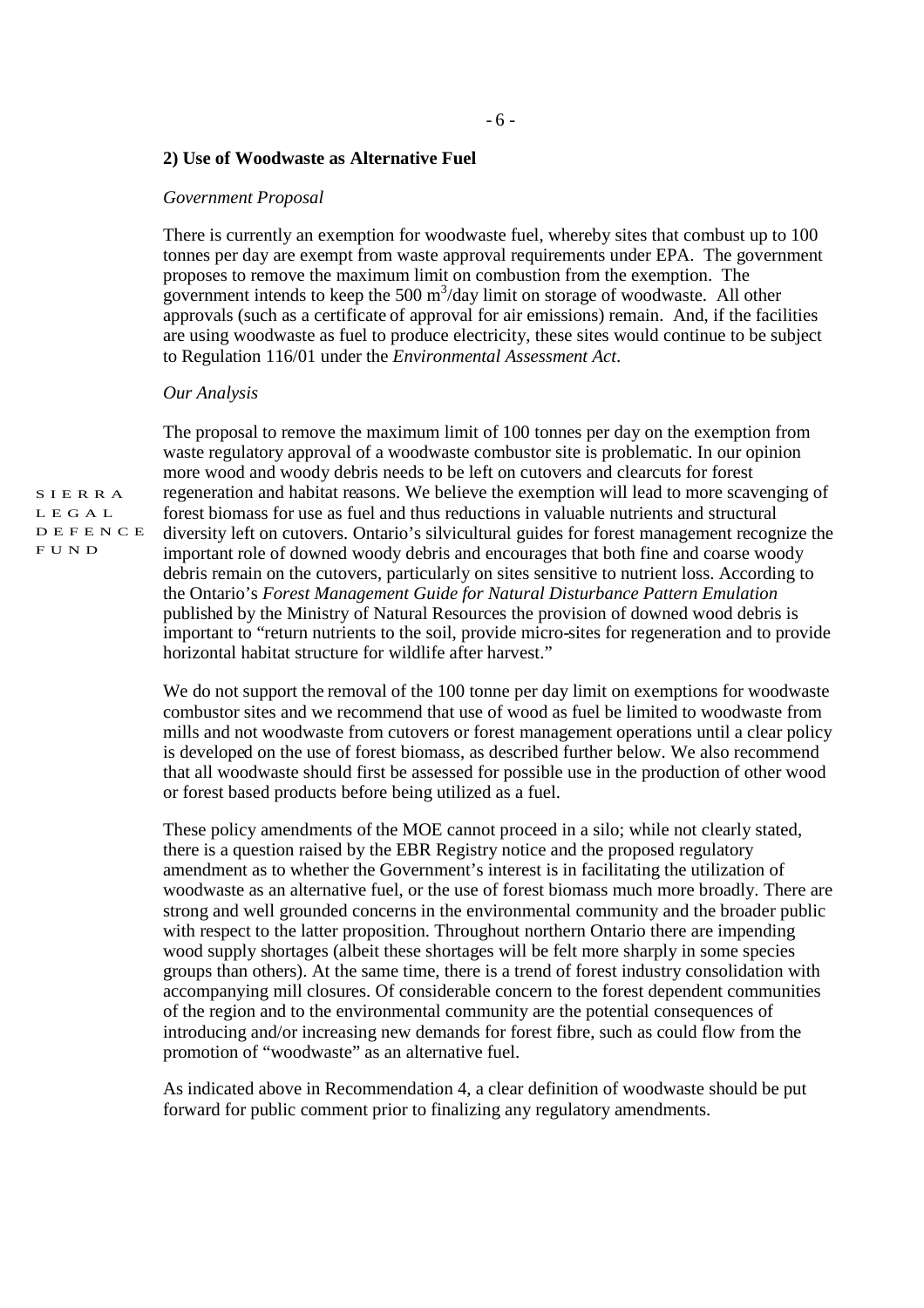**the Ministry of the Environment should develop a clear policy on the utilization of forest biomass for fuel, which must address / include:**

- **clear definitions**
- **consideration of how the increased demand for fibre would affect**
	- o **the ecological health of the forest**
	- o **the conventional forest industries**
	- o **new and emerging forest-dependent industries, such as non-timber forest product gatherers and producers**
	- o **the tourism and recreational industries**
	- o **other forest uses and forest users**
- **clear identification of how this fibre stream would be integrated within the existing forest management regime, including the Ministry of Natural Resources silvicultural guidance**

# **3) Pilot and Demonstration Sites for New and Emerging Waste Management Technologies**

S I E R R A L E G A L D E F E N C E F U N D

# *Government Proposal*

The government proposes an "alternative approvals process" for new and emerging waste management technologies in order to encourage their development. The different technologies that fall under the definition of "thermal degradation" (i.e. incineration, gasification, pyrolysis and plasma arc treatment) would all follow this alternative approvals process. The process is "streamlined" in order to assist proponents in obtaining information that will allow future approvals and acceptance of the technology.

Currently, Ontario's environmental approvals process does not distinguish between pilot/demonstration versus "full-scale" operations, nor between proven and unproven technologies. The pilot/demonstration proposals will be small (with a maximum capacity of 75 tonnes per day municipal waste) and last for three years (with the possibility of extending to five) at which time the exemption will expire and approval must be sought. Finally, "The ministry proposes that hearings for pilot and demonstration projects be discretionary rather than mandatory as may currently be the case." In response to the question "what would trigger the discretionary hearing?" the answer from government (at the public info session was) "same factors that are currently considered: if municipality is concerned, public opposition, etc."

## *Our Analysis*

Unless confined to truly just residual waste (which is what is left after best practices in recycling and composting) we are concerned that pilot projects will undermine efforts to divert waste from disposal through recycling and composting.

Ontario has a 60% diversion goal for the end of 2008. The last reported rate of diversion by the city of Toronto, which is considered to be among one of the highest southern Ontario municipalities, was 40%.<sup>6</sup> In a recent presentation the MOE reported a province wide

<sup>6</sup> The Ministry of the Environment's Fact Sheet (*supra*, note 4) stated a diversion rate in 2005 of 40% for Toronto.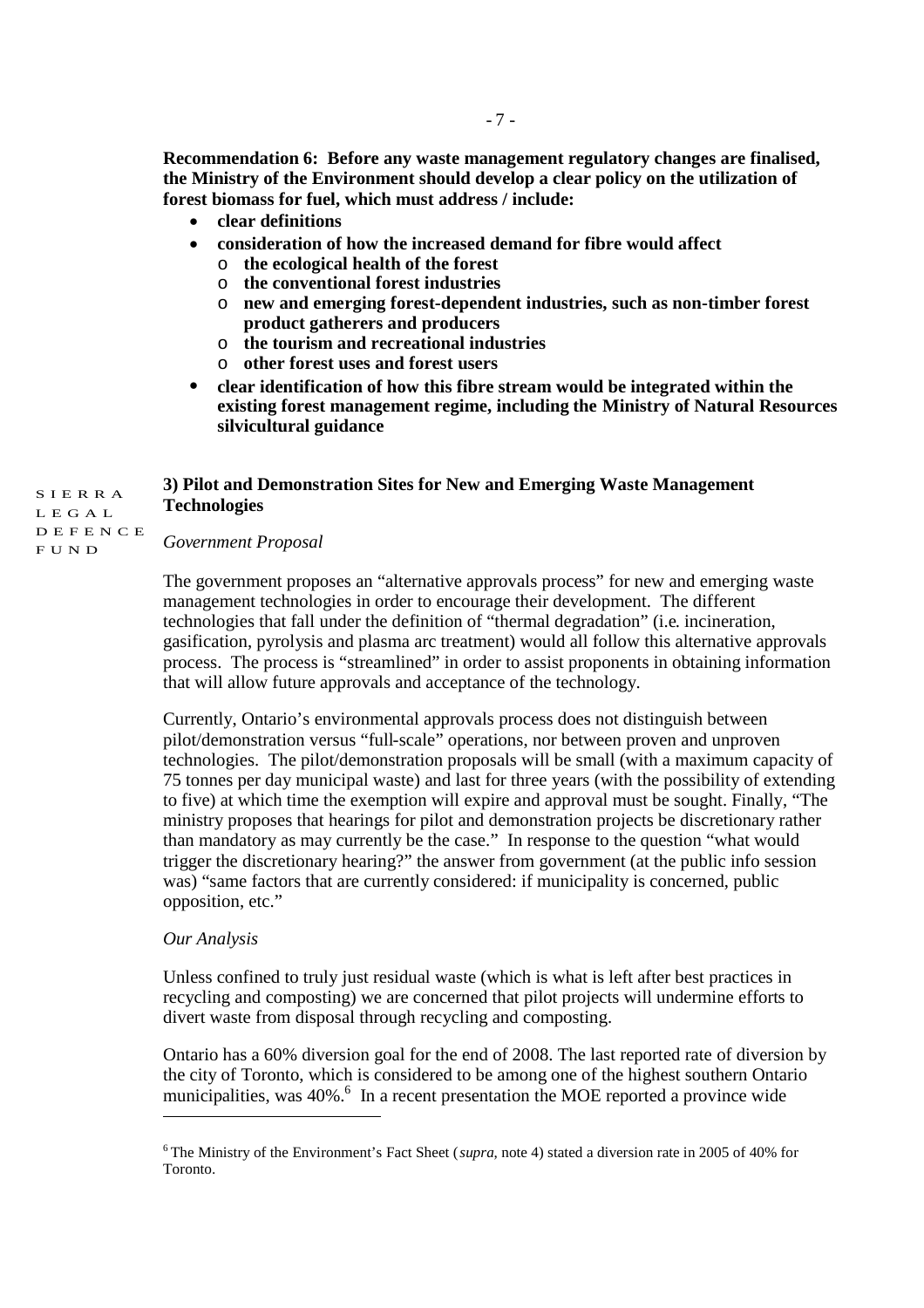diversion rate of just 25%.<sup>7</sup> Given the province of Ontario is not even half way to the 60% diversion goal, the focus of the government's efforts should be on how to improve diversion province wide rather than how to facilitate disposal.

- 8 -

It is very likely that thermal degradation pilot projects will destroy materials that could otherwise be reused, recycled or composted and undermine efforts and desire to reduce and divert waste. This results in the greater use of raw resources such as trees, oil and minerals to manufacture replacement products at a much greater ecological and financial cost.

Net energy flows from thermal degradation projects are uncertain. Life cycle assessments show that incineration or thermal degradation even with energy recovery (energy-fromwaste) consumes more energy than recycling.<sup>8,9</sup> Studies also show that a variety of environmental impacts including global warming, acidification, eutrophication, emission of criteria air pollutants, and human and ecological toxicity are greater with incineration and thermal degradation than with recycling.

S I E R R A L E G A L D E F E N C E F U N D

The MOE proposal states that "new and emerging waste management technologies, including EFW technologies such as gasification and plasma arc, are operating in other jurisdictions; however, facilities are generally small scale and are not well proven for use with municipal waste." Given that thermal degradation technologies have not been demonstrated with respect to municipal solid waste, extra scrutiny is recommended rather than the lightening the approval requirements.

# **Recommendation 7: The Ministry of the Environment should ensure that thermal degradation technologies that have not been proven for use with municipal solid waste be given extra regulatory scrutiny.**

Although touted as having low emissions (less than traditional mass burn incinerators) actual thermal degradation facilities have not always lived up to that claim (e.g. projects in Karlsruhe Germany, Romoland and Red Bluff California, Wollongong New South Wales Australia).<sup>10</sup> Emissions reported include dioxins and furans, hexachlorobenzenes, polycyclic aromatic hydrocarbons, heavy metals, oxides of nitrogen and hydrogen chloride. Furthermore, several proposals for such facilities have been withdrawn or did not receive final approval when proponents could not provide proof regarding the emissions claims they made (e.g. projects in Hanford in San Joaquin Valley California, Chowchilla California, Alamenda California, Sierra Vista Arizona, and Red Bluff California).<sup>11</sup> Several of the above mentioned thermal degradation projects were also prone to technical problems and breakdowns.

<sup>&</sup>lt;sup>7</sup> Ministry of the Environment. September  $14<sup>th</sup>$ , 2006. Waste Management Initiatives presentation at the Ontario Bar Association.

<sup>8</sup> Jeffery Morris. 2004.Comparative LCAs for Curbside Recycling Versus Either Landfilling or Incineration with Energy Recovery. Int J. LCA 2004.

<sup>9</sup> Sound Resources Management Group Inc. 2004. Comparison of Environmental Burdens.Recycling, Disposal with Energy Recovery from Landfill Gases, and Disposal via Hypothetical Waste to Energy Incineration.

<sup>&</sup>lt;sup>10</sup> Greenaction and GAIA. April 2006. Incinerators in Disguise. Case Studies of Gasification. Pyrolysis, and Plasma in Europe, Asia and the United States.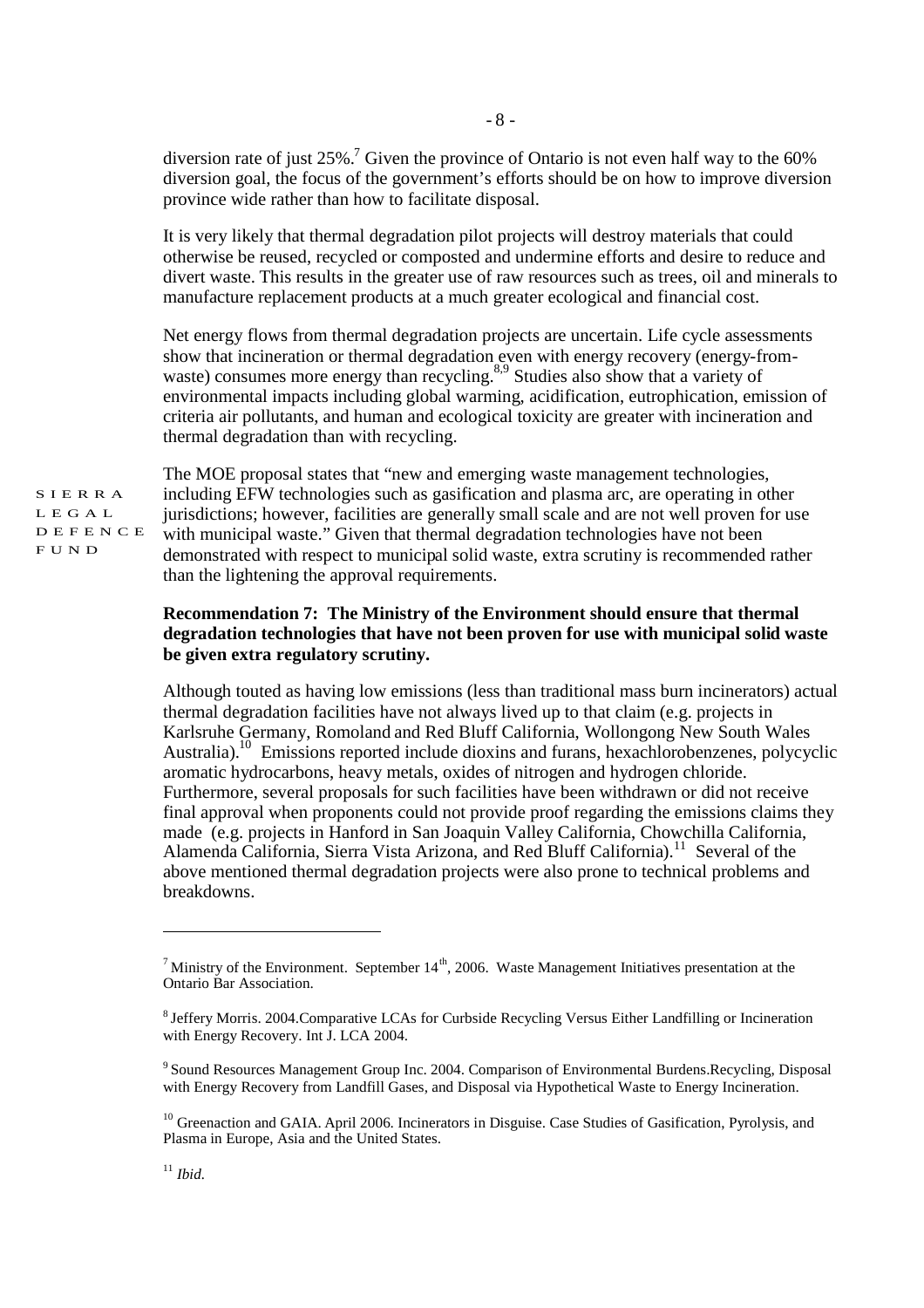The pilot project proposed by EnQuest Power at the landfill site on the Fifth Line in Sault Ste. Marie is an example of why such projects require extra scrutiny (not a streamlined process with discretionary public hearings). The EnQuest proposal provided no information to the public on which the approvals could be assessed. The EnQuest project proposes to use an experimental technology. There was no analysis provided to the public as to the content of the various waste streams and the character of the anticipated effluent and emissions. The proposal provides for *addition* of contaminants to the waste stream in order to test the technology. There is also a suggestion on the proponent's website that the intent is to operate beyond the 12-month pilot project.

The possibility of "fly by night" prospects is curtailed with a full and individual environmental assessment. The "turnover" from pilot/demonstration project to full approval would require a certificate of approval. We are concerned that, given the length of a pilot project, a proponent could apply for approval during the exemption period and obtain approval by the end. Having allowed the investment in the pilot/demonstration project, will the government have the will to turn down the request for a "waste management" certificate of approval?

Pilot/demonstration projects can have serious impacts on a community because:

- they rarely have any data from operations elsewhere and, therefore, there is no satisfactory way to know that the potential impacts will not be serious;
- they can operate for five years, which means that negative impacts can build up;
- it usually takes a long time for test results to come in and the facility is usually allowed to continue operating while waiting for test results. This means that even if testing shows serious problems, a seriously polluting facility could continue operating for a substantial amount of time.

As has been revealed in the EnQuest project, it is virtually impossible for the public to make cogent comments on EBR Registry notices on these because the applications are so sketchy and not supported by data. The MOE faces the same limitations. Therefore, the only way to have a real review before deciding on the permit is by requiring a hearing (not discretionary) so that there can be a thorough questioning which pulls out the information – if it exists – from the applicant.

Finally, having this approval usually makes it easier to get a permit in the future, after the demonstration. A new regulation for EFW projects currently being developed by the Ministry would institutionalize this by exempting them from a full EA.

Volume I of the EA Advisory Panel Report recommended that the current EAA exemption for "research undertakings" be considerably tightened up by imposing stringent operational criteria (i.e. cost, scale, duration, etc) for such exempted undertakings.<sup>12</sup> This broad recommendation was not limited to the waste sector, but was generally intended to apply to other sectors (i.e. energy, transportation, etc) that would normally be subject to the EA Act. In making this recommendation, the EA Advisory Panel indicated that the overall intent was

<sup>&</sup>lt;sup>12</sup> See EA Advisory Panel Report, *supra*, note 2, page 123 (of Volume I).

<sup>&</sup>lt;www.ene.gov.on.ca/envision/env\_reg/er/documents/2004/XA04E0015%20volume%201.pdf>.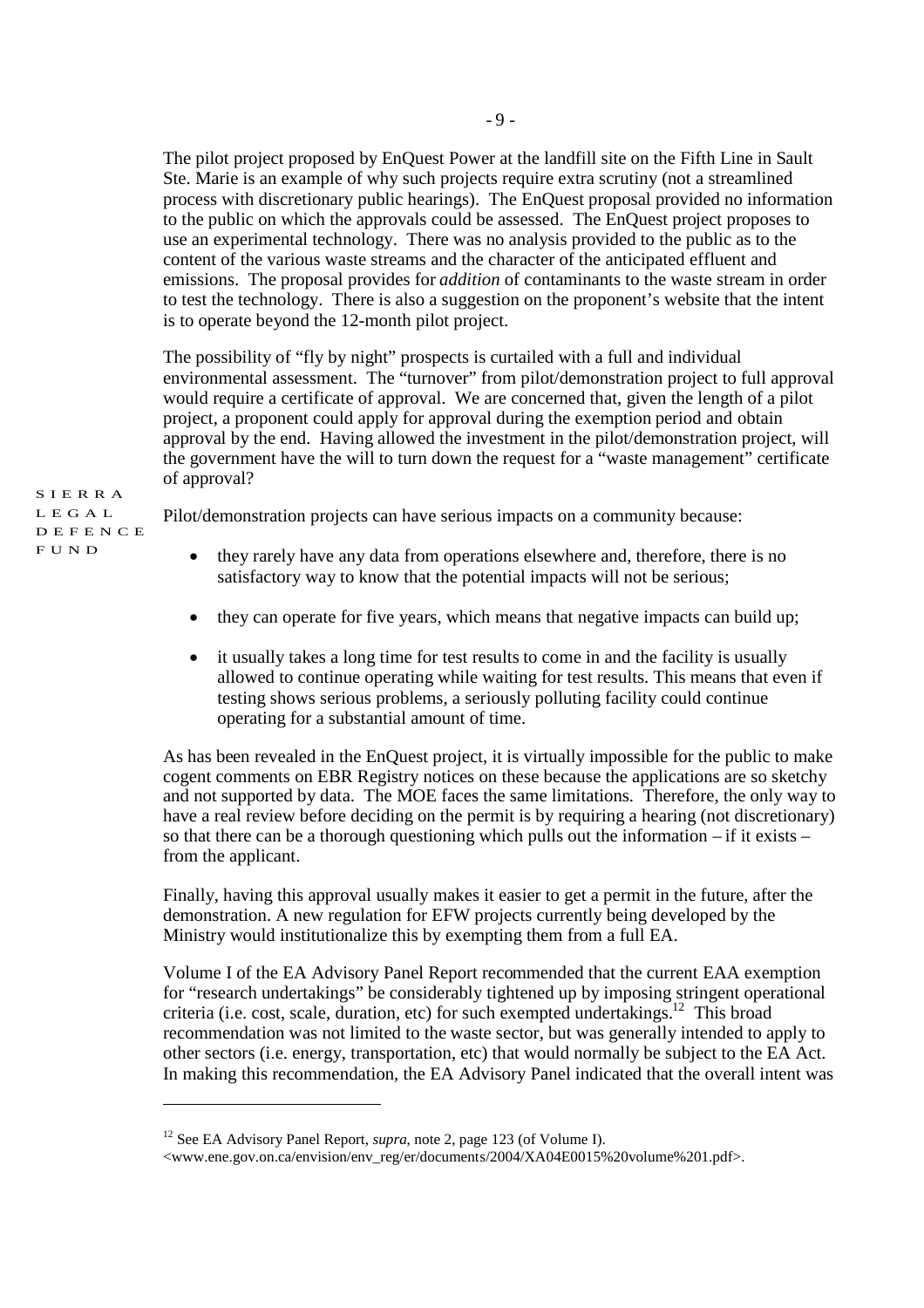to facilitate or expedite the development of "green" technologies (rather than simply provide a wholesale exemption for smaller variations of currently available waste disposal technologies).

The MOE's current proposal for pilot/demonstration sites for new/emerging waste management technologies (including EFWs) appears to adopt the EA Advisory Panel's suggestion that the project life of exempted undertakings should be 3 years. However, the EA Advisory Panel did NOT recommend that this duration could be extended to 5 years upon application by the proponent, as proposed by MOE.

Similarly, the EA Advisory Panel did NOT specify that the maximum capacity of exempted undertakings should be 75 tonnes/day of municipal waste. This proposed capacity seems to have originated with the MOE, but no rationale has been provided to demonstrate the appropriateness or safety of this suggested threshold.

In addition, the EA Advisory Panel did NOT stipulate that otherwise mandatory EPA hearings should become discretionary. Again, this appears to be solely an MOE proposal, but no criteria have been suggested by MOE to provide direction or clarity as to when the Director may – or may not – elect to send an exempted pilot project to an EPA hearing.

The MOE's proposal lacks details with respect to the MOE's approval and oversight of pilot and demonstration projects and fails to address many questions. For example, what are the criteria for determine a project is a pilot or demonstration? Will the proponent be required to demonstrate the need for any particular project? Will the proponent be required to consider alternatives to the proposed project? Will the MOE permit multiple pilot or demonstration project using the same technology when really all that is needed is one to test performance with respect to municipal solid waste? At what point does a pilot or demonstration project stop being a pilot or demonstration project? Will there be full transparency with respect to the operations and monitoring of the pilot and demonstration projects including the results of all emissions and residuals testing?

As stated above given these are unproven technologies with respect to municipal solid waste, extra scrutiny is needed before MOE approves any pilot projects.

The MOE should consider forming an advisory committee to look at these new technologies in a generic manner. The committee could examine the viability of these technologies in relation to municipal solid waste, their environmental performance, and their associated energy flows and green house gas emissions. The findings of the committee should be publicly reported and be the basis for any proposed program to test these new technologies.

## **Recommendation 8: The Ministry of the Environment should consider forming an advisory committee to look at any new or emerging technologies in a generic manner.**

It would be premature with out this information to recommend exemptions of any pilot or demonstration projects.

**Recommendation 9: At a minimum, the Ministry of the Environment should carefully reconsider the proposed scope and nature of this proposal. The MOE should downsize the scale/type of research undertakings/pilot projects that might be eligible for**  *Environmental Assessment Act* **exemption, as per the EA Advisory Panel suggestions.**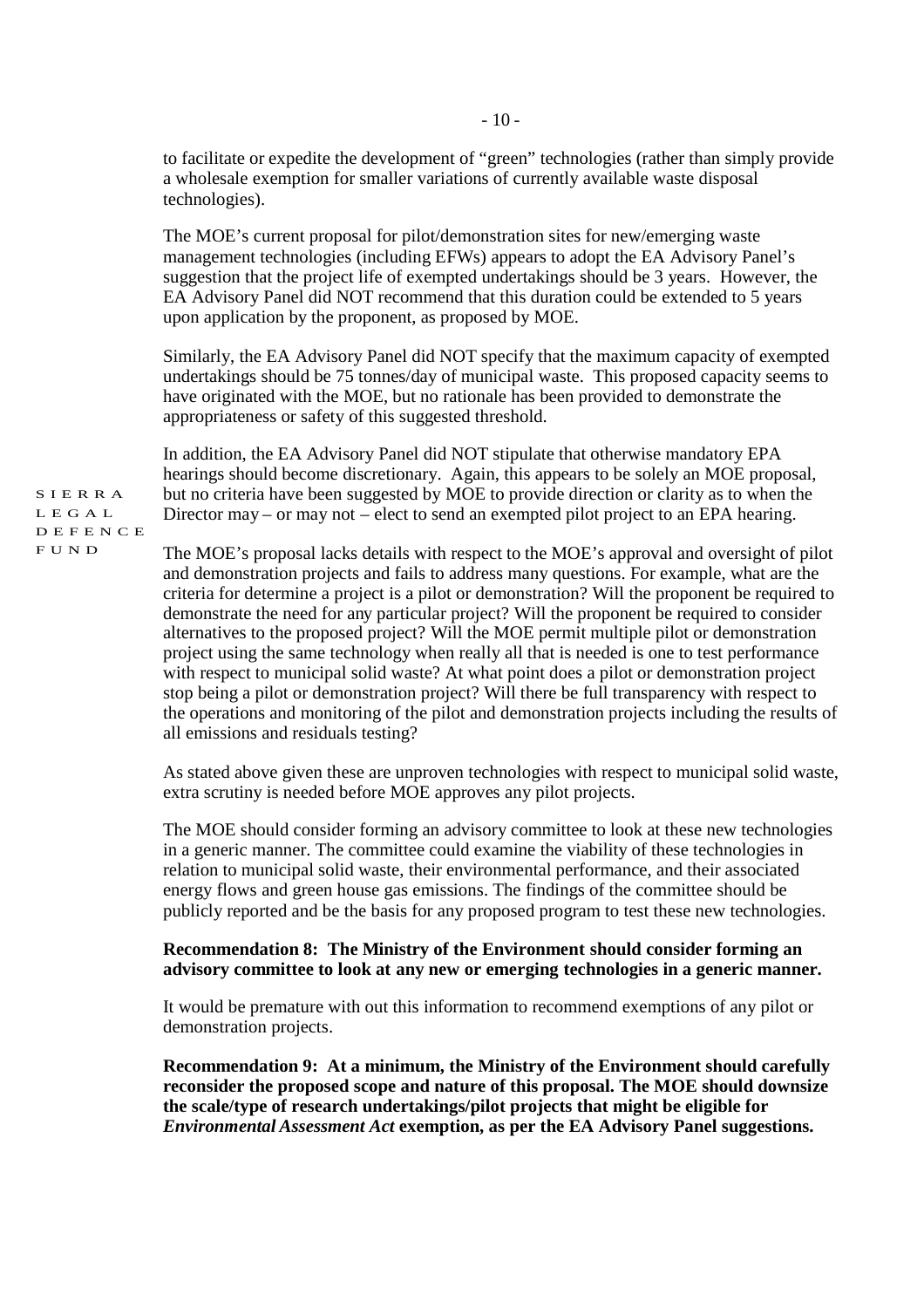MOE has stated it is committed to public participation and in so has established triggers for mandatory EPA hearings. Pilot or demonstration projects should not be exempt from mandatory EPA hearings. An EPA hearing is the only means for the public and other stakeholders to have their concerns and questions addressed if an EA is not required.

## **Recommendation 10: The Ministry of the Environment should ensure that pilot and demonstration projects are** *not* **exempt from mandatory hearings under the**  *Environmental Protection Act***.**

## **4) Production and Use of Recyclable Materials Recovered from Waste**

## *Government Proposal*

The intent of the proposal is to provide policy support for recycling. There will be an exemption from the EPA approvals for waste management, but other approvals will continue to be required. The current regulatory regime requires approval for waste management when materials are being stored, processed or transferred at an intermediate site prior to recycling. Similarly, manufacturers that are processing waste prior to using them in production need waste management approval. These requirements are considered to discourage recycling that required intermediate storage or pre-processing. The proposed amendments will list the following as "recyclable materials": waste paint or waste coatings recycled into paint, printed circuit boards recycled by smelters, emission control dust recycled by smelters, spent activated carbon recycled by being reactivated, metal bearing waste recycled by smelters, and crumb rubber recycled into products (not fuels). Furthermore, the proposed amendments will exempt the collection, storage and transfer systems from EPA waste management approvals for the following wastes: batteries, mercury containing devices and materials (e.g. electrical switches, thermostats, fluorescent lamps), waste electrical and electronic equipment (WEEE) (intact or disassembled) and printed circuit boards.

The MOE also proposes to amend EPA regulations "to exempt sites used for dismantling intact WEEE so that reusable components can be salvaged and non-reusable components can be sent to a processor for recovery of materials for recycling."

According to the government presentation at the public session, "The rules on storage have been taken from other protocols that have been around for years. There has been some minor tweaking to those protocols, but the amendments are basically the same protocols."

## *Our Analysis*

MOE's proposals include modifications to the definition of recyclable materials with intention of expanding the scope of activities that would qualify for exemptions from Part V of the EPA as "recycling." The ministry also proposes to exempt the "recycling" of a number of specific wastes from the requirements of Part V of the EPA. These wastes include paint and coatings, printer circuit boards, emission control dust, spent activated charcoal, metal bearing waste, and crumb rubber. Finally the ministry proposes to exempt collection, storage and transfer systems for recycling batteries, mercury containing equipment, waste electrical and electronic equipment (WEEE) and printer circuit boards from the requirements of Part V of the EPA.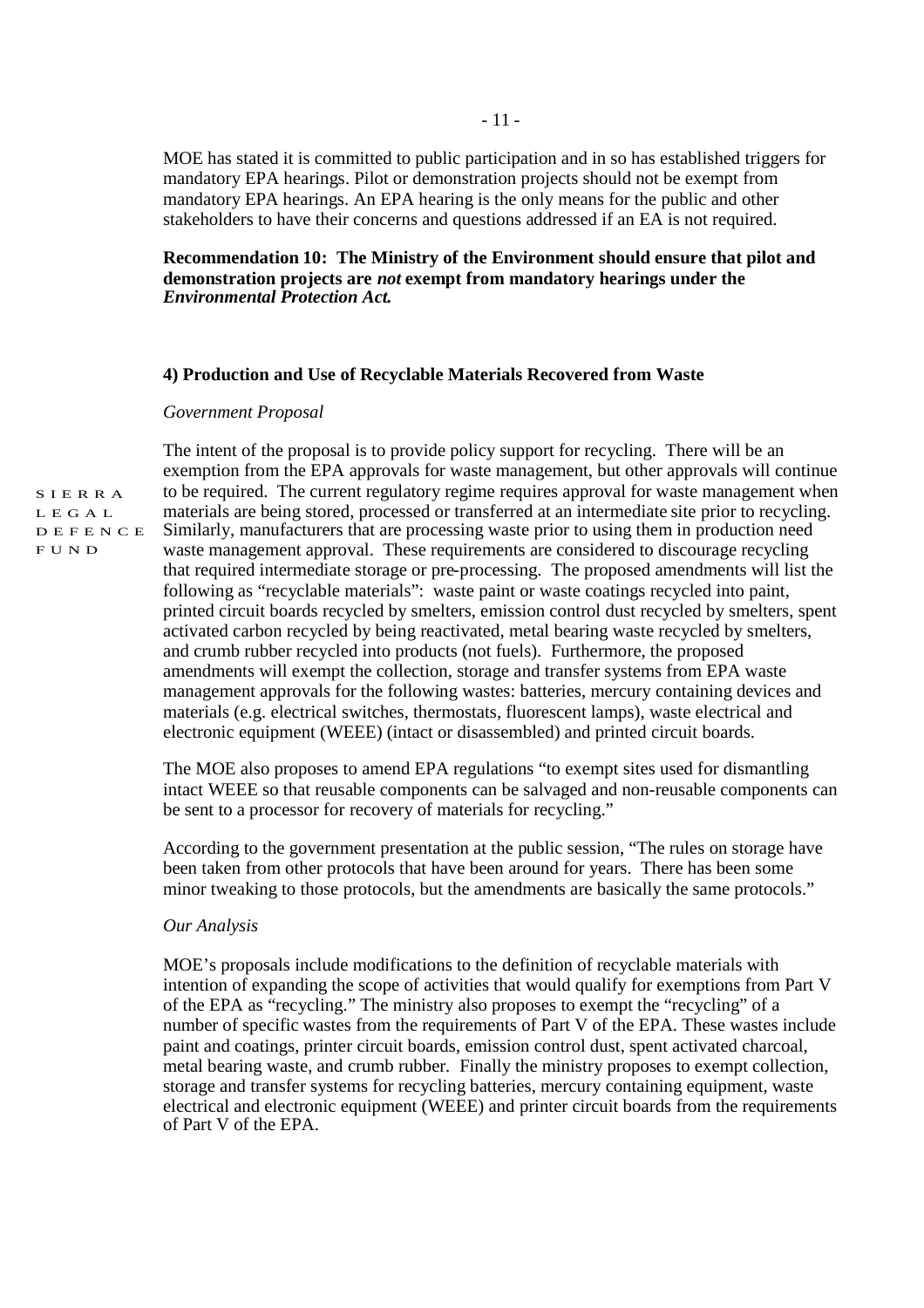These proposals revive many ideas that were advanced as part of the previous government's 1996 regulatory review, and where subsequently abandoned by that government. The proposals were subject to extensive criticism then as responding to special interest lobbying as opposed to any overall policy framework and presenting significant threats not only to the environment, but also to public health and safety. These concerns remain as valid now as they were then. These proposals should not be adopted for these reasons.

The current definition of "recycling" which includes requirements that wastes be shipped directly to recycling sites, and that materials be "wholly" used contains these requirements for a number of reasons. These include:

- The long and well-documented history in Ontario of the operation of illegal waste handling and storage facilities under the guise of "recycling." In many cases these facilities have caused significant environmental damage, and have had to be remediated at public expense.
- A recognition that waste "recycling" operations may require the extensive handling of hazardous materials, with the risk of spills, accidents and other incidents. In some cases, "recycling" wastes may result in the generation of even more hazardous byproducts that require careful management.
- Recognition that even legitimate recycling businesses may encounter difficulties in processing or finding markets for materials, with the result that they end up functioning as unregulated *de facto* storage or even disposal facilities, with the attendant risks of fire, accidents and spills.
- Recognition that major fires and other incidents have occurred at facilities operating under the existing "recycling" exemption, including the 1997 Plastimet fire in Hamilton, and 2006 fire in Amherstberg.

The proposals to exempt the "recycling" of specific waste streams (paint, circuit boards, emission control dust, spent activated carbon, metal bearing waste and crumb rubber) from Part V of the EPA raise a number of serious concerns. The proposals appear to be the result of special interest lobbying, as opposed to any policy based rational for such exemptions. There are no criteria presented as to why these materials should be exempted from the requirements of Part V relative to other materials, and no specific evidence presented as to why the current requirements present barriers to their recycling. Indeed we note that "recycling" activities with respect to a number of these waste streams are already taking place in Ontario, with the implication that the current requirements do not present significant barriers to these activities.

All of the material streams in question are likely to contain a wide range of very hazardous materials, particularly heavy metals, and therefore require careful handling, transportation and storage, as they present significant risks to public health, safety and the environment. The proposed exemptions would imply the loss of the ministry's ability to track the fate of these wastes, or even identify facilities engaged in their handling or "recycling." In addition, "recycling" of these materials is likely to create a wide range of potentially hazardous byproducts that will also require careful management. Wholesale exemptions from the requirements of Part V of the EPA of recycling activities involving these materials cannot be supported for these reasons.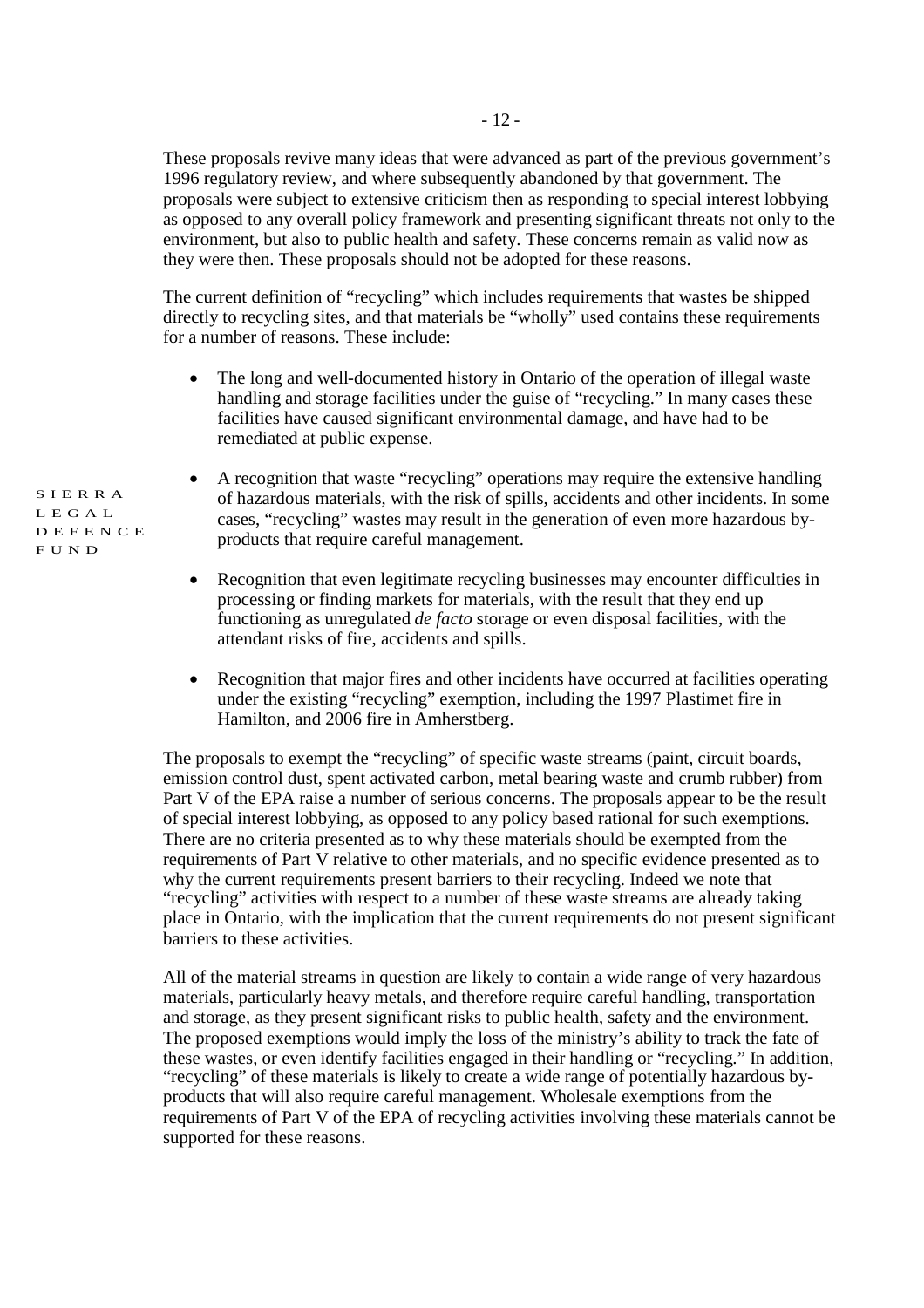The ministry's proposal to exempt collection, storage and transfer systems for recycling batteries, mercury containing equipment, waste electrical and electronic equipment (WEEE) and printed circuit boards again raise a number of serious questions. A more general exemption for WEEE dismantling sites is also proposed. All of these waste streams contain a wide range of extremely hazardous materials, which require careful management to ensure public safety.

Recycling programs exist for a number of these waste streams already, and no evidence has been presented by the ministry that existing requirements present a serious barrier to the establishment of recycling programs for these materials. The proposed exemptions would imply a loss of the ministry's capacity to track the fate of materials in these waste streams or even identify facilities engaged in their storage or transfer. WEEE dismantling sites have been identified, in particular, as presenting significant risks related to the handling and storage of the wide range of hazardous materials, particularly heavy metals and a wide range of hazardous chemical substances.

S I E R R A L E G A L D E F E N C E F U N D

More generally, we believe that the Ministry's proposals place an excessive emphasis on facilitating recycling, particularly with respect to hazardous wastes, and opposed to waste reduction and pollution prevention based approaches. The ministry's apparent assumption that hazardous waste recycling is a safe and environmentally benign activity that should be facilitated through weaker regulator requirements than those applied to waste disposal is open to serious challenge. 13 The risks associated with hazardous waste recycling activities have been demonstrated through a range of serious incidents in Canada and the United States over the past thirty years. The ministry needs to focus on source reduction and pollution prevention rather the facilitation of hazardous waste recycling for these reasons.

## **Recommendation 11: The Ministry of the Environment should retain the current definition of "recycling" in Regulation 347 under the** *Environmental Protection Act***.**

**Recommendation 12: The proposed exemptions from Part V of the EPA for "recycling" activities for specific waste streams should** *not* **be adopted. The Ministry of the Environment should develop a policy framework and criteria for assessment of requests for such exemptions in the future.** 

**Recommendation 13: The Ministry of the Environment should ensure that any exemptions granted from EPA Part V for "recycling" activities are subject to conditions regarding the safe storage and handling of materials, fire and spill prevention, staff training, facility location, and reporting on the quantities of materials received, processed, stored and their fate, as well as the production and fate of byproducts and wastes.** 

**Recommendation 14: The Ministry of the Environment should adopt a strategy for hazardous waste reduction at source, including pollution prevention planning and toxics use reduction legislation, rather than attempting to facilitate hazardous waste "recycling."** 

<sup>13</sup> See generally M.Winfield. 1998. *Hazardous Waste Management in Ontario* (CIELAP). Recommendation IV-20 suggested that the existing exemption for hazwaste "recycling" be withdrawn.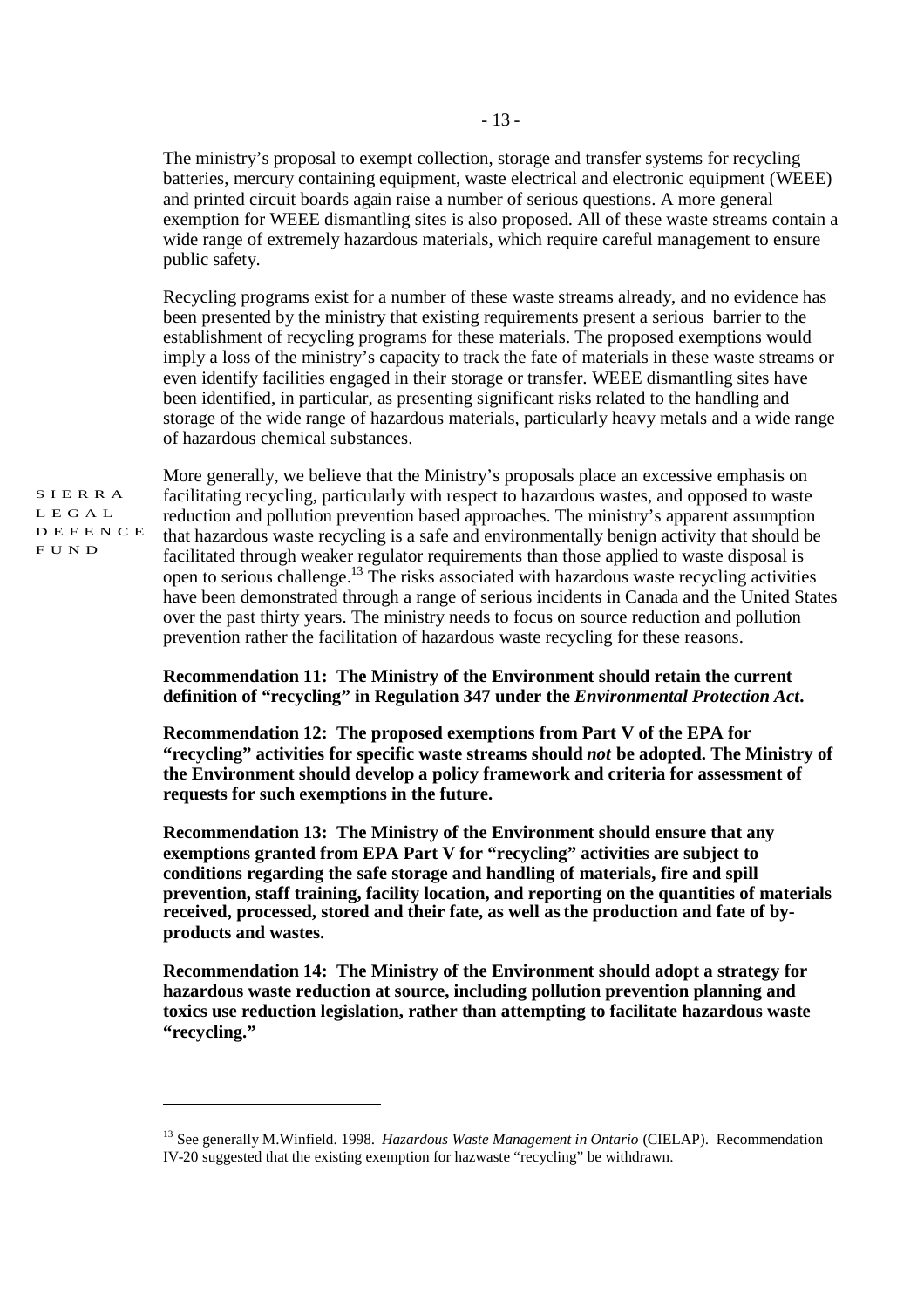## $-14-$

## **5) Beneficial Use of Wastes**

## *Government Proposal*

The MOE currently requires approvals for any "placement of waste materials on land". In some cases, it is felt that the "placement" is not "disposal but for some beneficial purpose that uses the waste." The MOE proposes to exempt "beneficial uses" of waste from selected EPA approvals for the following wastes: asphalt shingles, asphalt and glass.

## *Our Analysis*

Exempting glass will result in downcycling instead of recycling.

Recycling means taking a used material and making the same type of product out of it. For example, making a bottle out of recycled bottles. Downcycling means taking an item and making a use of it that is of inferior value. Downcycling results in more loss of resource value. Therefore, this approach should not be encouraged relative to recycling.

S I E R R A L E G A L D E F E N C E F U N D

Exempting waste glass "placement" on land from EPA approvals will be contrary to the Premier's announcement last week regarding wine and spirit recycling. The proposed LCBO deposit-refund system is aimed at both a higher recovery rate and higher quality glass so that it can be reused – not downcycled.

## **Recommendation 15: The Ministry of the Environment should exclude waste glass from the proposed "beneficial use" exemptions.**

**Recommendation 16: The Ministry of the Environment should ensure that all exemptions for "beneficial use" guarantee that the land application of the waste material is not "downcycling" and does not harm the environment.** 

## **6) Extended Producer Responsibility Systems**

#### *Government Proposal*

At this point, the MOE is proposing future regulatory changes that will be based on the principle of extended producer responsibility. The MOE hopes to encourage producers to get involved with the management of their wastes by providing a simpler regulatory mechanism for extended producer responsibility systems, whether developed voluntarily or under the *Waste Diversion Act, 2002*.

#### *Our Analysis*

As discussed earlier, we feel that any regulatory change proposed should be a component of a clear, complete, comprehensive waste management strategy. According to the OECD, the most important considerations in designing an extended producer responsibility system is the identification and establishment of policy goals and programme objectives, which are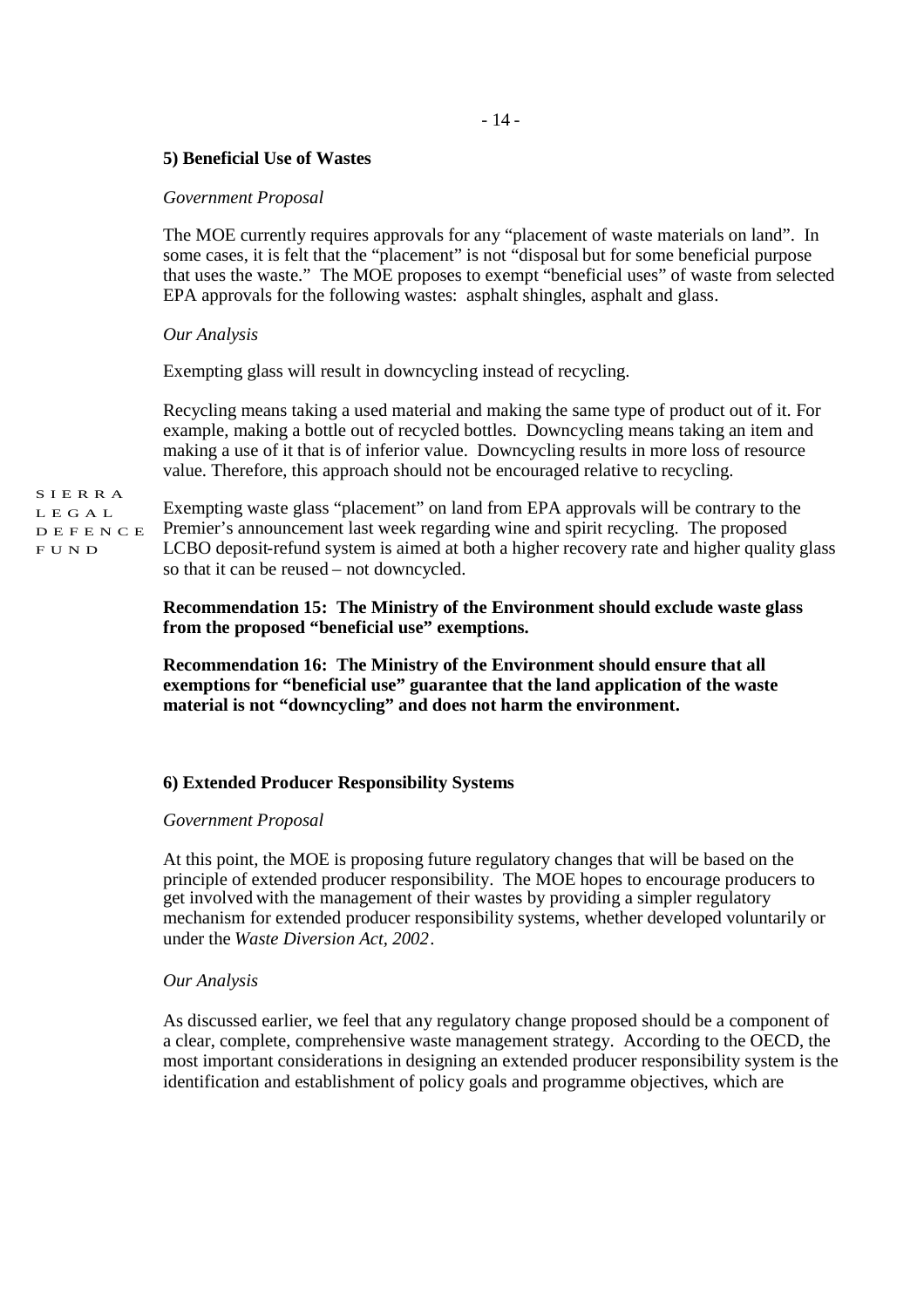directly linked to specific environmental improvements.<sup>14</sup> Given the lack of a comprehensive waste management strategy, moving ahead with this conceptual regulation is premature.

**Recommendation 17: Once a comprehensive waste management strategy is developed (per Recommendations 1 and 2), the Ministry of the Environment should ensure that any proposed program (such as extended producer responsibility systems) be the subject of a more focussed and extensive public consultation.** 

**Recommendation 18: The Ministry of the Environment should ensure that future EBR Registry notice about extended producer responsibility systems incorporates any comments received from this conceptual section of the EBR Registry notice and results from the development of a detailed proposal – including case studies, scenarios and any proposed regulatory changes with supporting rationale.** 

#### S I E R R A **Summary and Recommendations**

L E G A L D E F E N C E F U N D

We support the overall objective of facilitating the 3R's (reducing, reusing and recycling materials) to maximize diversion and minimize residual waste. However the proposed regulatory changes, as currently drafted, do not adequately achieve this objective. In the proposal there is an overemphasis on disposal and a weakening of government's oversight. We do not have full information regarding the waste stream. We do not have a commitment to truly reducing and altering its composition prior to sorting out the disposal options. It is unclear how the proposal is linked to *Waste Diversion Act, 2002*. Having some components proposed to be incorporated now, some anticipated in the future, and some just conceptual, does not meet the requirement for an overall, clear, comprehensive waste management strategy. Without such a strategy it is not possible to properly assess the government's proposals. As such, we make three general recommendations, reproduced below for ease of reference.

**Recommendation 1: The Ministry of the Environment should develop an overall, clear, comprehensive waste management strategy, prior to implementing any waste management regulatory changes.** 

**Recommendation 2: The Ministry of the Environment should, as part of the development of a comprehensive waste management strategy (see Recommendation 1), set equal priority on** *reduction* **of wastes generated in order to divert materials from disposal, as is the case for reuse and recycling.** 

**Recommendation 3: The Ministry of the Environment should ensure adequate regulatory oversight and public review processes in any waste management regulatory changes, consistent with MOE's Statement of Environmental Values.** 

<sup>14</sup> Organisation for Economic Co-operation and Development (OECD). 2001. *Extended Producer Responsibility: A Guidance Manual For Governments*. <213.253.134.29/oecd/pdfs/browseit/9701041E.PDF>.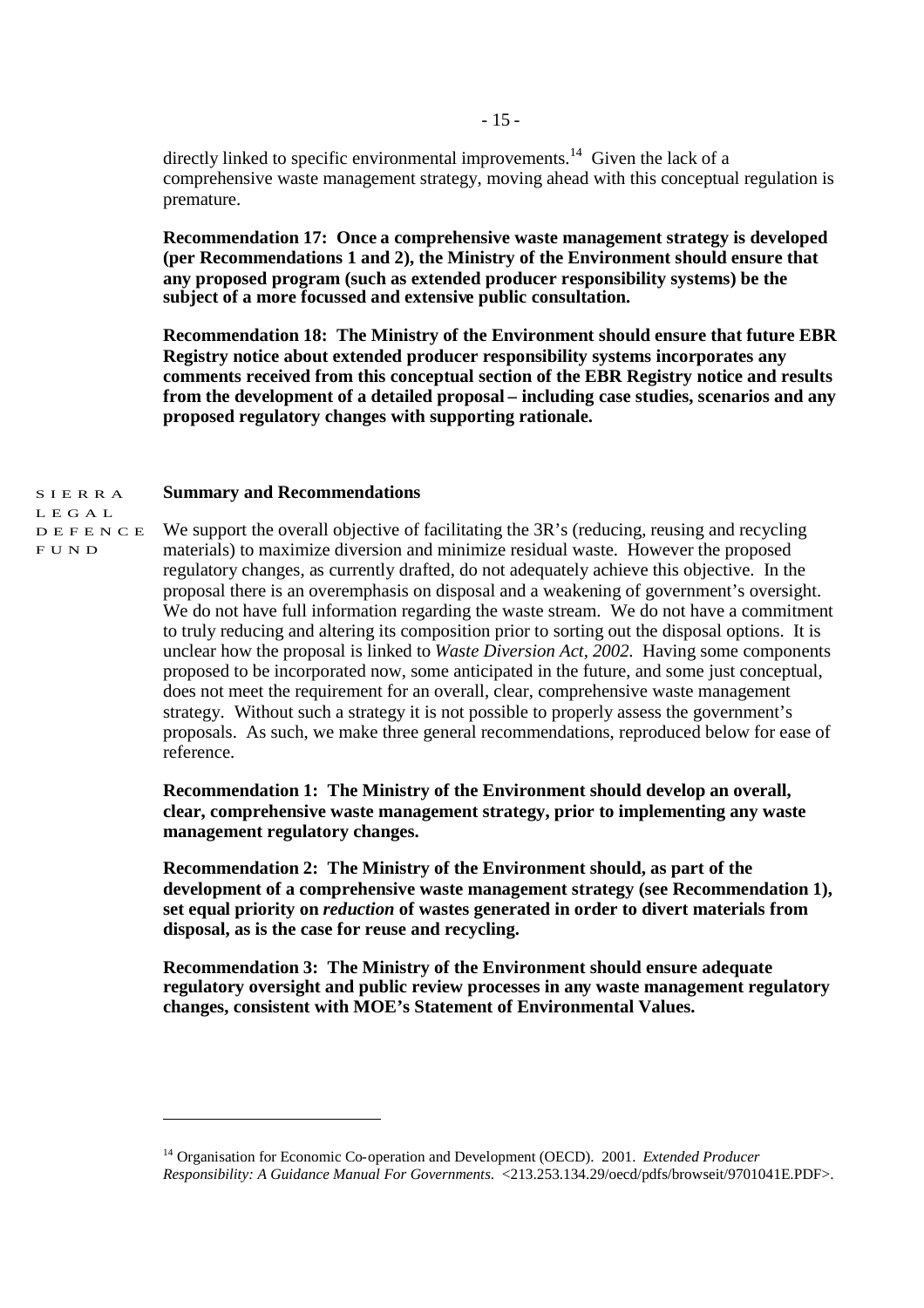Should the MOE continue to implement changes with respect to waste management without first preparing a comprehensive waste management strategy, we have provided some additional recommendations that we hope will strengthen the regulatory amendments as proposed. Recommendations 4-18 are reproduced below for ease of reference.

**Recommendation 4: The Ministry of the Environment should propose a clear definition of woodwaste, which should be put forward for public comment prior to finalizing any waste management regulatory changes.**

**Recommendation 5: The Ministry of the Environment should amend the definition of waste materials to** *exclude* **biomass from forest harvesting activities.**

**Recommendation 6: The Ministry of the Environment should develop a clear policy on the utilization of forest biomass for fuel, which must address / include:**

- **clear definitions**
- **consideration of how the increased demand for fibre would affect**
	- o **the ecological health of the forest**
	- o **the conventional forest industries**
	- o **new and emerging forest-dependent industries, such as non-timber forest product gatherers and producers**
	- o **the tourism and recreational industries**
	- o **other forest uses and forest users**
- **clear identification of how this fibre stream would be integrated within the existing forest management regime, including the Ministry of Natural Resources silvicultural guidance**

**Recommendation 7: The Ministry of the Environment should ensure that thermal degradation technologies that have not been proven for use with municipal solid waste be given extra regulatory scrutiny.**

**Recommendation 8: The Ministry of the Environment should consider forming an advisory committee to look at any new or emerging technologies in a generic manner.**

**Recommendation 9: At a minimum, the Ministry of the Environment should carefully reconsider the proposed scope and nature of this proposal. The MOE should downsize the scale/type of research undertakings/pilot projects that might be eligible for** *Environmental Assessment Act* **exemption, as per the EA Advisory Panel suggestions.**

**Recommendation 10: The Ministry of the Environment should ensure that pilot and demonstration projects are** *not* **exempt from mandatory hearings under the** *Environmental Protection Act***.**

**Recommendation 11: The Ministry of the Environment should retain the current definition of "recycling" in Regulation 347 under the** *Environmental Protection Act***.**

**Recommendation 12: The proposed exemptions from Part V of the EPA for "recycling" activities for specific waste streams should** *not* **be adopted. The Ministry of the Environment should develop a policy framework and criteria for assessment of requests for such exemptions in the future.**